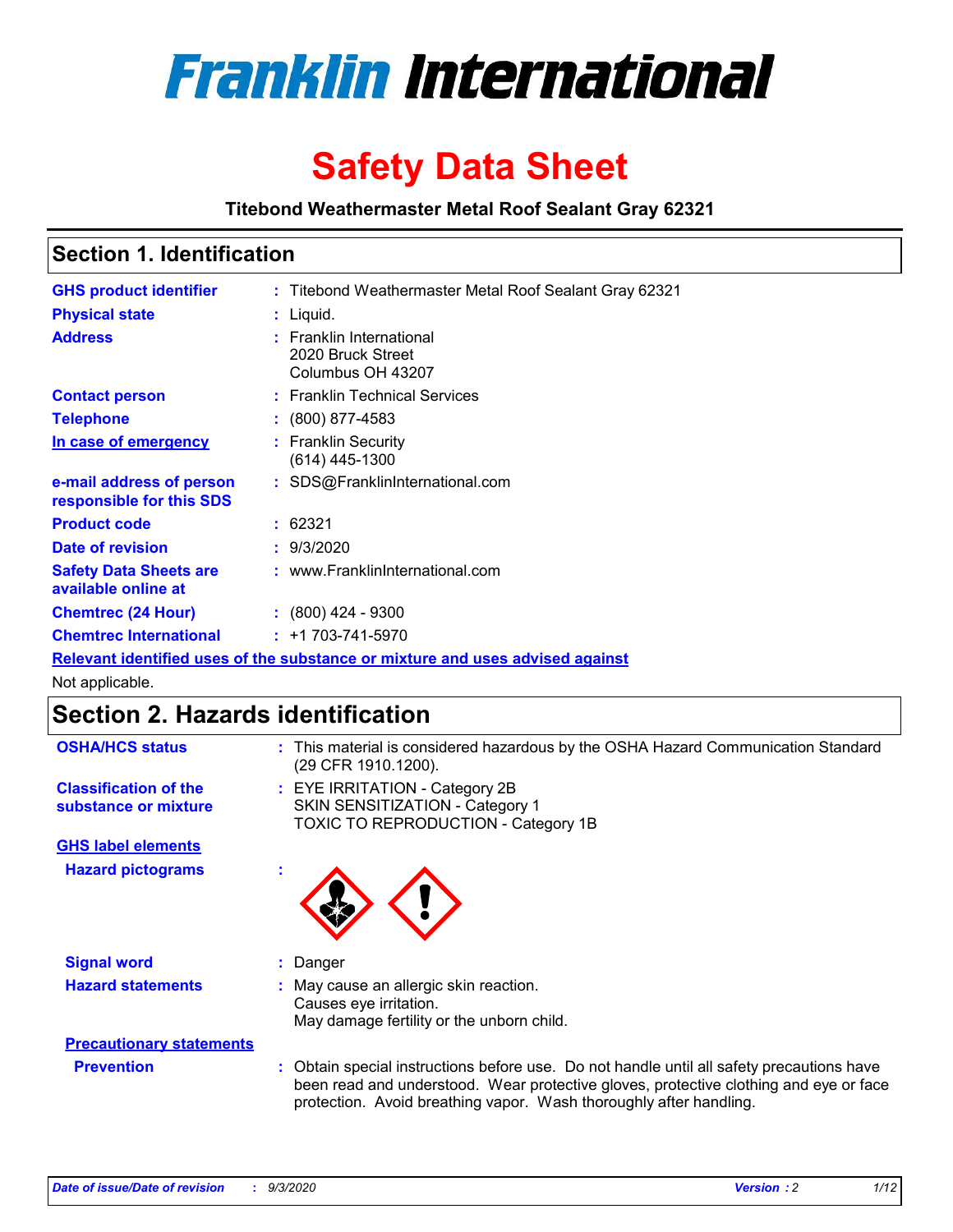### **Section 2. Hazards identification**

| <b>Response</b>                            | : IF exposed or concerned: Get medical advice or attention. Wash contaminated clothing<br>before reuse. IF ON SKIN: Wash with plenty of water. IF IN EYES: Rinse cautiously<br>with water for several minutes. Remove contact lenses, if present and easy to do.<br>Continue rinsing. If eye irritation persists: Get medical advice or attention. |
|--------------------------------------------|----------------------------------------------------------------------------------------------------------------------------------------------------------------------------------------------------------------------------------------------------------------------------------------------------------------------------------------------------|
| <b>Storage</b>                             | : Store locked up.                                                                                                                                                                                                                                                                                                                                 |
| <b>Disposal</b>                            | : Dispose of contents and container in accordance with all local, regional, national and<br>international regulations.                                                                                                                                                                                                                             |
| <b>Hazards not otherwise</b><br>classified | : Product generates methanol during cure.                                                                                                                                                                                                                                                                                                          |

# **Section 3. Composition/information on ingredients**

| <b>Substance/mixture</b> | Mixture |
|--------------------------|---------|
|                          |         |

| <b>Ingredient name</b>       | $\frac{9}{6}$ | <b>CAS number</b> |
|------------------------------|---------------|-------------------|
| 3-aminopropyltriethoxysilane | ՝≤3           | 919-30-2          |
| Dibutyltin dilaurate         | ∣≤0.3         | 77-58-7           |

Any concentration shown as a range is to protect confidentiality or is due to batch variation.

**There are no additional ingredients present which, within the current knowledge of the supplier and in the concentrations applicable, are classified as hazardous to health or the environment and hence require reporting in this section.**

**Occupational exposure limits, if available, are listed in Section 8.**

### **Section 4. First aid measures**

| <b>Description of necessary first aid measures</b> |                                                                                                                                                                                                                                                                                                                                                                                                                                                                                                                                                                                                                                                                                                                                                                           |
|----------------------------------------------------|---------------------------------------------------------------------------------------------------------------------------------------------------------------------------------------------------------------------------------------------------------------------------------------------------------------------------------------------------------------------------------------------------------------------------------------------------------------------------------------------------------------------------------------------------------------------------------------------------------------------------------------------------------------------------------------------------------------------------------------------------------------------------|
| <b>Eye contact</b>                                 | : Immediately flush eyes with plenty of water, occasionally lifting the upper and lower<br>eyelids. Check for and remove any contact lenses. Continue to rinse for at least 10<br>minutes. If irritation persists, get medical attention.                                                                                                                                                                                                                                                                                                                                                                                                                                                                                                                                 |
| <b>Inhalation</b>                                  | : Remove victim to fresh air and keep at rest in a position comfortable for breathing. If<br>not breathing, if breathing is irregular or if respiratory arrest occurs, provide artificial<br>respiration or oxygen by trained personnel. It may be dangerous to the person providing<br>aid to give mouth-to-mouth resuscitation. Get medical attention. If unconscious, place<br>in recovery position and get medical attention immediately. Maintain an open airway.<br>Loosen tight clothing such as a collar, tie, belt or waistband. In case of inhalation of<br>decomposition products in a fire, symptoms may be delayed. The exposed person may<br>need to be kept under medical surveillance for 48 hours.                                                       |
| <b>Skin contact</b>                                | : Wash with plenty of soap and water. Remove contaminated clothing and shoes. Wash<br>contaminated clothing thoroughly with water before removing it, or wear gloves.<br>Continue to rinse for at least 10 minutes. Get medical attention. In the event of any<br>complaints or symptoms, avoid further exposure. Wash clothing before reuse. Clean<br>shoes thoroughly before reuse.                                                                                                                                                                                                                                                                                                                                                                                     |
| <b>Ingestion</b>                                   | : Wash out mouth with water. Remove dentures if any. Remove victim to fresh air and<br>keep at rest in a position comfortable for breathing. If material has been swallowed and<br>the exposed person is conscious, give small quantities of water to drink. Stop if the<br>exposed person feels sick as vomiting may be dangerous. Do not induce vomiting<br>unless directed to do so by medical personnel. If vomiting occurs, the head should be<br>kept low so that vomit does not enter the lungs. Get medical attention. Never give<br>anything by mouth to an unconscious person. If unconscious, place in recovery position<br>and get medical attention immediately. Maintain an open airway. Loosen tight clothing<br>such as a collar, tie, belt or waistband. |
| Most important symptoms/effects, acute and delayed |                                                                                                                                                                                                                                                                                                                                                                                                                                                                                                                                                                                                                                                                                                                                                                           |
| <b>Potential acute health effects</b>              |                                                                                                                                                                                                                                                                                                                                                                                                                                                                                                                                                                                                                                                                                                                                                                           |
| Eye contact                                        | : May cause eye irritation.                                                                                                                                                                                                                                                                                                                                                                                                                                                                                                                                                                                                                                                                                                                                               |
| <b>Inhalation</b>                                  | : No known significant effects or critical hazards.                                                                                                                                                                                                                                                                                                                                                                                                                                                                                                                                                                                                                                                                                                                       |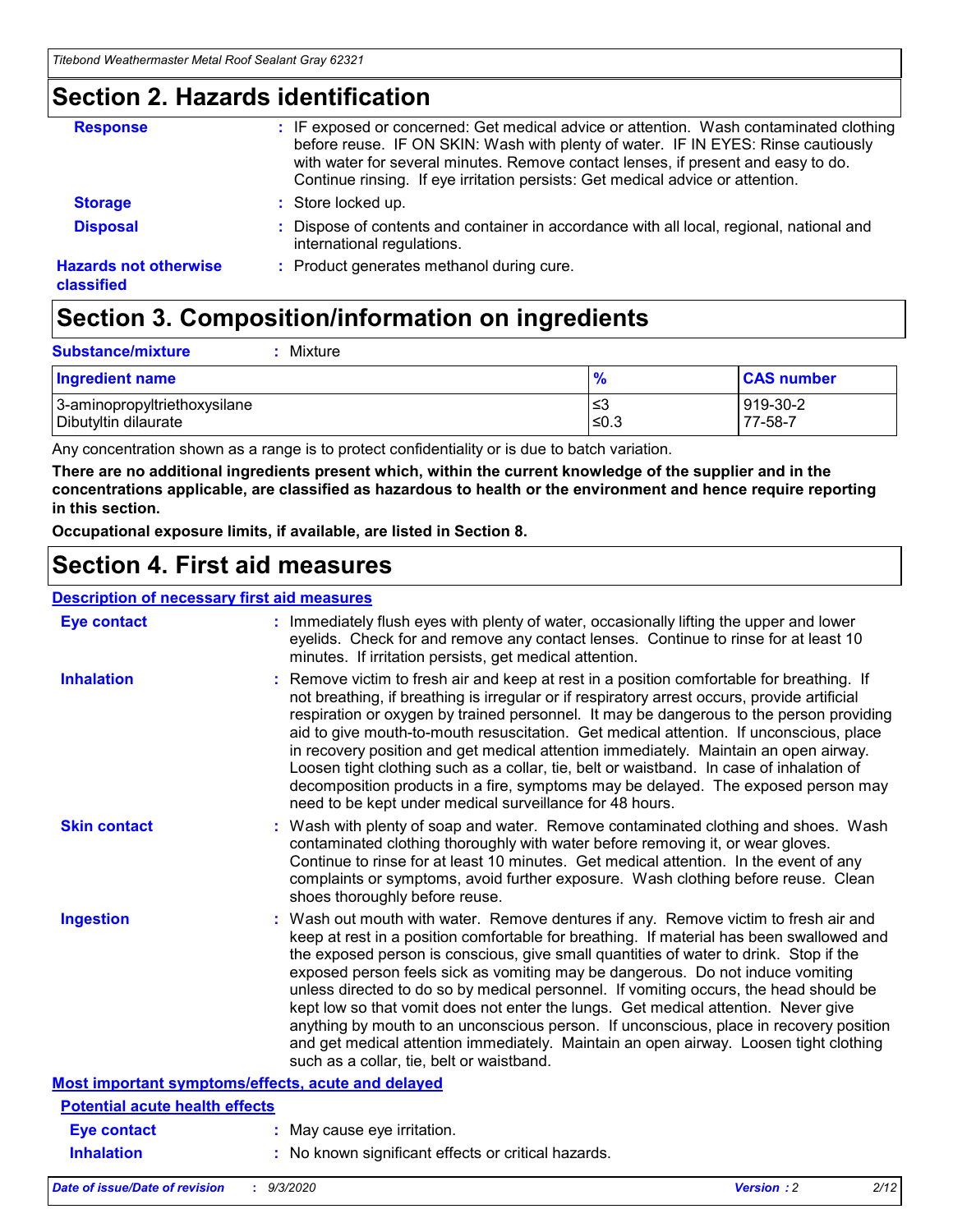| nicovna vrcanichnasici ivicial i vovi ocalahi Gray uzbz i |                                                                                                                                                                                                                                                                                                                                                                                                                 |
|-----------------------------------------------------------|-----------------------------------------------------------------------------------------------------------------------------------------------------------------------------------------------------------------------------------------------------------------------------------------------------------------------------------------------------------------------------------------------------------------|
| <b>Section 4. First aid measures</b>                      |                                                                                                                                                                                                                                                                                                                                                                                                                 |
| <b>Skin contact</b>                                       | : May cause skin irritation.                                                                                                                                                                                                                                                                                                                                                                                    |
| <b>Ingestion</b>                                          | : No known significant effects or critical hazards.                                                                                                                                                                                                                                                                                                                                                             |
| <b>Over-exposure signs/symptoms</b>                       |                                                                                                                                                                                                                                                                                                                                                                                                                 |
| <b>Eye contact</b>                                        | : Adverse symptoms may include the following:<br>irritation<br>watering<br>redness                                                                                                                                                                                                                                                                                                                              |
| <b>Inhalation</b>                                         | : Adverse symptoms may include the following:<br>reduced fetal weight<br>increase in fetal deaths<br>skeletal malformations                                                                                                                                                                                                                                                                                     |
| <b>Skin contact</b>                                       | : Adverse symptoms may include the following:<br>irritation<br>redness<br>reduced fetal weight<br>increase in fetal deaths<br>skeletal malformations                                                                                                                                                                                                                                                            |
| <b>Ingestion</b>                                          | : Adverse symptoms may include the following:<br>reduced fetal weight<br>increase in fetal deaths<br>skeletal malformations                                                                                                                                                                                                                                                                                     |
|                                                           | Indication of immediate medical attention and special treatment needed, if necessary                                                                                                                                                                                                                                                                                                                            |
| <b>Notes to physician</b>                                 | : In case of inhalation of decomposition products in a fire, symptoms may be delayed.<br>The exposed person may need to be kept under medical surveillance for 48 hours.                                                                                                                                                                                                                                        |
| <b>Specific treatments</b>                                | : No specific treatment.                                                                                                                                                                                                                                                                                                                                                                                        |
| <b>Protection of first-aiders</b>                         | : No action shall be taken involving any personal risk or without suitable training. If it is<br>suspected that fumes are still present, the rescuer should wear an appropriate mask or<br>self-contained breathing apparatus. It may be dangerous to the person providing aid to<br>give mouth-to-mouth resuscitation. Wash contaminated clothing thoroughly with water<br>before removing it, or wear gloves. |

**See toxicological information (Section 11)**

### **Section 5. Fire-fighting measures**

| <b>Extinguishing media</b>                               |                                                                                                                                                                                                     |
|----------------------------------------------------------|-----------------------------------------------------------------------------------------------------------------------------------------------------------------------------------------------------|
| <b>Suitable extinguishing</b><br>media                   | : Use an extinguishing agent suitable for the surrounding fire.                                                                                                                                     |
| <b>Unsuitable extinguishing</b><br>media                 | : None known.                                                                                                                                                                                       |
| <b>Specific hazards arising</b><br>from the chemical     | : In a fire or if heated, a pressure increase will occur and the container may burst.                                                                                                               |
| <b>Hazardous thermal</b><br>decomposition products       | Decomposition products may include the following materials:<br>carbon dioxide<br>carbon monoxide<br>nitrogen oxides<br>metal oxide/oxides                                                           |
| <b>Special protective actions</b><br>for fire-fighters   | : Promptly isolate the scene by removing all persons from the vicinity of the incident if<br>there is a fire. No action shall be taken involving any personal risk or without suitable<br>training. |
| <b>Special protective</b><br>equipment for fire-fighters | : Fire-fighters should wear appropriate protective equipment and self-contained breathing<br>apparatus (SCBA) with a full face-piece operated in positive pressure mode.                            |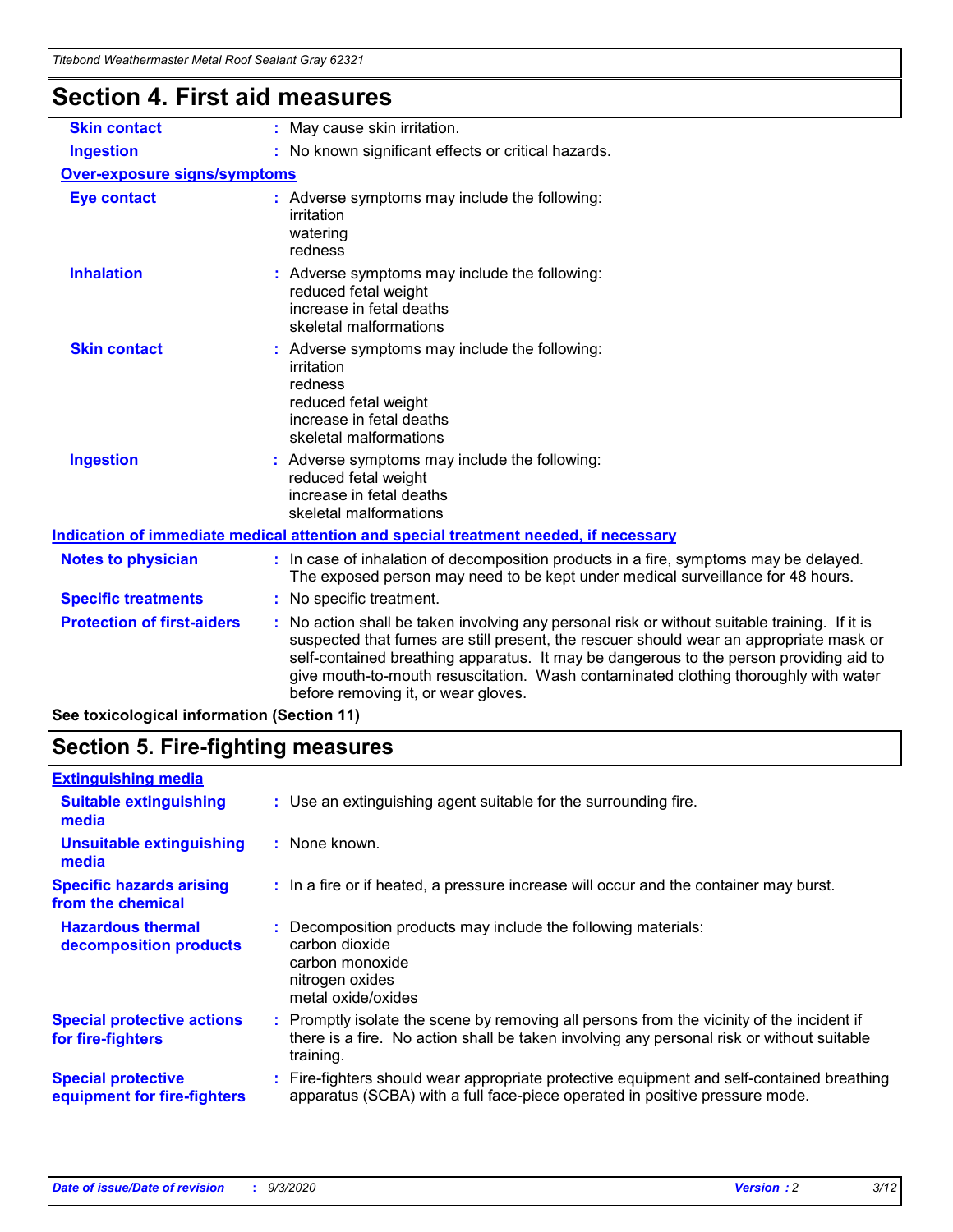### **Section 6. Accidental release measures**

|                                                              | Personal precautions, protective equipment and emergency procedures                                                                                                                                                                                                                                                                                                                                                                                                                                                                                                                                                                                                                                          |  |  |  |
|--------------------------------------------------------------|--------------------------------------------------------------------------------------------------------------------------------------------------------------------------------------------------------------------------------------------------------------------------------------------------------------------------------------------------------------------------------------------------------------------------------------------------------------------------------------------------------------------------------------------------------------------------------------------------------------------------------------------------------------------------------------------------------------|--|--|--|
| For non-emergency<br>personnel                               | : No action shall be taken involving any personal risk or without suitable training.<br>Evacuate surrounding areas. Keep unnecessary and unprotected personnel from<br>entering. Do not touch or walk through spilled material. Avoid breathing vapor or mist.<br>Provide adequate ventilation. Wear appropriate respirator when ventilation is<br>inadequate. Put on appropriate personal protective equipment.                                                                                                                                                                                                                                                                                             |  |  |  |
| For emergency responders                                     | : If specialized clothing is required to deal with the spillage, take note of any information in<br>Section 8 on suitable and unsuitable materials. See also the information in "For non-<br>emergency personnel".                                                                                                                                                                                                                                                                                                                                                                                                                                                                                           |  |  |  |
| <b>Environmental precautions</b>                             | : Avoid dispersal of spilled material and runoff and contact with soil, waterways, drains<br>and sewers. Inform the relevant authorities if the product has caused environmental<br>pollution (sewers, waterways, soil or air).                                                                                                                                                                                                                                                                                                                                                                                                                                                                              |  |  |  |
| <b>Methods and materials for containment and cleaning up</b> |                                                                                                                                                                                                                                                                                                                                                                                                                                                                                                                                                                                                                                                                                                              |  |  |  |
| <b>Small spill</b>                                           | : Stop leak if without risk. Move containers from spill area. Dilute with water and mop up<br>if water-soluble. Alternatively, or if water-insoluble, absorb with an inert dry material and<br>place in an appropriate waste disposal container. Dispose of via a licensed waste<br>disposal contractor.                                                                                                                                                                                                                                                                                                                                                                                                     |  |  |  |
| <b>Large spill</b>                                           | : Stop leak if without risk. Move containers from spill area. Approach release from<br>upwind. Prevent entry into sewers, water courses, basements or confined areas. Wash<br>spillages into an effluent treatment plant or proceed as follows. Contain and collect<br>spillage with non-combustible, absorbent material e.g. sand, earth, vermiculite or<br>diatomaceous earth and place in container for disposal according to local regulations<br>(see Section 13). Dispose of via a licensed waste disposal contractor. Contaminated<br>absorbent material may pose the same hazard as the spilled product. Note: see<br>Section 1 for emergency contact information and Section 13 for waste disposal. |  |  |  |

### **Section 7. Handling and storage**

#### **Precautions for safe handling**

| <b>Protective measures</b>                                                       | : Put on appropriate personal protective equipment (see Section 8). Persons with a<br>history of skin sensitization problems should not be employed in any process in which<br>this product is used. Avoid exposure - obtain special instructions before use. Avoid<br>exposure during pregnancy. Do not handle until all safety precautions have been read<br>and understood. Do not get in eyes or on skin or clothing. Do not ingest. Avoid<br>breathing vapor or mist. If during normal use the material presents a respiratory hazard,<br>use only with adequate ventilation or wear appropriate respirator. Keep in the original<br>container or an approved alternative made from a compatible material, kept tightly<br>closed when not in use. Empty containers retain product residue and can be hazardous.<br>Do not reuse container. |
|----------------------------------------------------------------------------------|--------------------------------------------------------------------------------------------------------------------------------------------------------------------------------------------------------------------------------------------------------------------------------------------------------------------------------------------------------------------------------------------------------------------------------------------------------------------------------------------------------------------------------------------------------------------------------------------------------------------------------------------------------------------------------------------------------------------------------------------------------------------------------------------------------------------------------------------------|
| <b>Advice on general</b><br>occupational hygiene                                 | : Eating, drinking and smoking should be prohibited in areas where this material is<br>handled, stored and processed. Workers should wash hands and face before eating,<br>drinking and smoking. Remove contaminated clothing and protective equipment before<br>entering eating areas. See also Section 8 for additional information on hygiene<br>measures.                                                                                                                                                                                                                                                                                                                                                                                                                                                                                    |
| <b>Conditions for safe storage,</b><br>including any<br><i>incompatibilities</i> | Store between the following temperatures: 0 to 120°C (32 to 248°F). Store in<br>accordance with local regulations. Store in original container protected from direct<br>sunlight in a dry, cool and well-ventilated area, away from incompatible materials (see<br>Section 10) and food and drink. Store locked up. Keep container tightly closed and<br>sealed until ready for use. Containers that have been opened must be carefully<br>resealed and kept upright to prevent leakage. Do not store in unlabeled containers.<br>Use appropriate containment to avoid environmental contamination. See Section 10 for<br>incompatible materials before handling or use.                                                                                                                                                                         |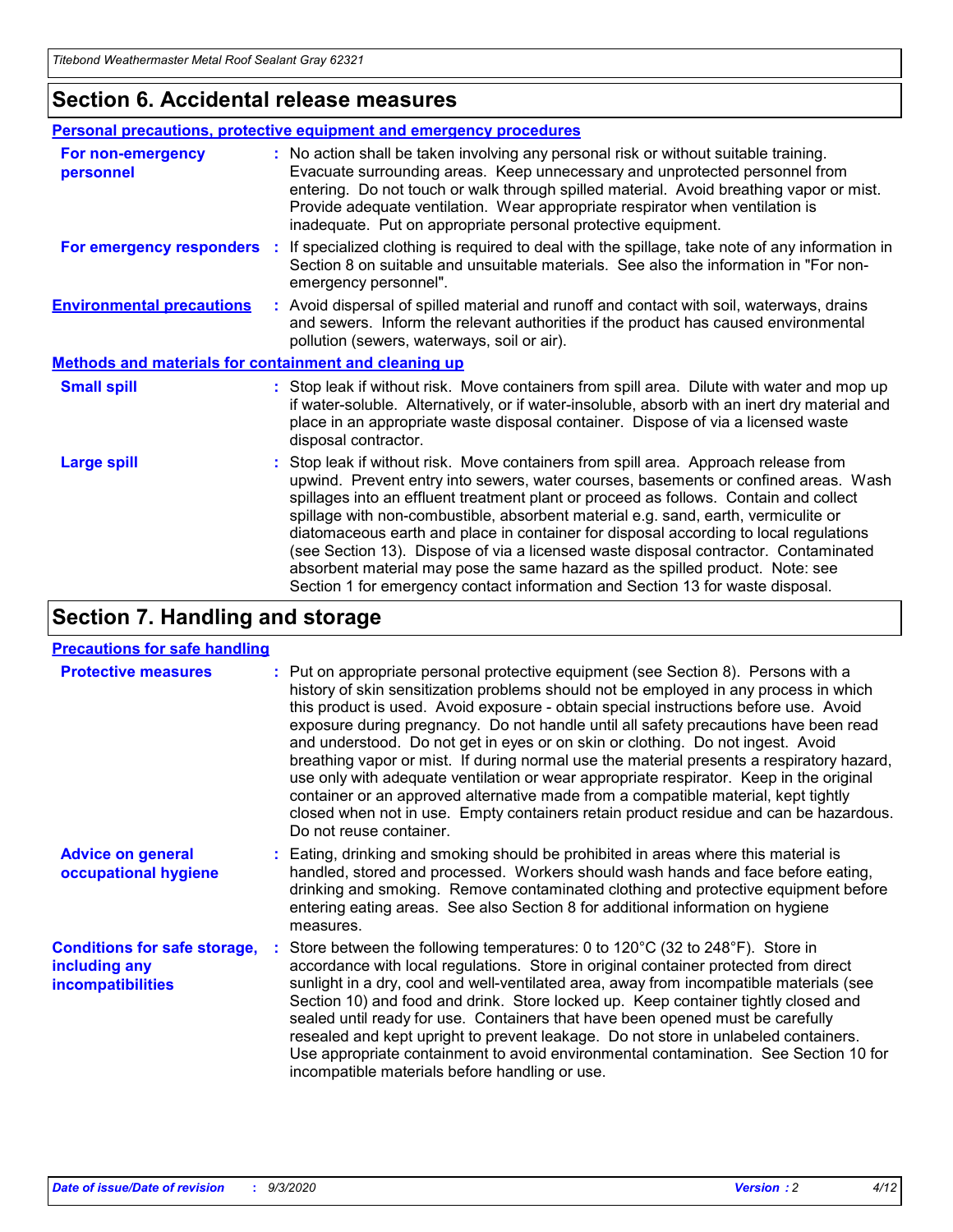# **Section 8. Exposure controls/personal protection**

#### **Control parameters**

#### **Occupational exposure limits**

| <b>Ingredient name</b>                               |    |                        | <b>Exposure limits</b>                                                                                                                                                                                                                                                                                                                                                                                                                                                                                                                                                                                                 |
|------------------------------------------------------|----|------------------------|------------------------------------------------------------------------------------------------------------------------------------------------------------------------------------------------------------------------------------------------------------------------------------------------------------------------------------------------------------------------------------------------------------------------------------------------------------------------------------------------------------------------------------------------------------------------------------------------------------------------|
| 3-aminopropyltriethoxysilane<br>Dibutyltin dilaurate |    |                        | None.<br>ACGIH TLV (United States, 3/2020). Absorbed through skin.<br>Notes: as Sn<br>TWA: $0.1 \text{ mg/m}^3$ , (as Sn) 8 hours.<br>STEL: 0.2 mg/m <sup>3</sup> , (as Sn) 15 minutes.<br>NIOSH REL (United States, 10/2016). Absorbed through skin.<br>Notes: as Sn<br>TWA: 0.1 mg/m <sup>3</sup> , (as Sn) 10 hours.<br>OSHA PEL (United States, 5/2018). Notes: as Sn<br>TWA: 0.1 mg/m <sup>3</sup> , (as Sn) 8 hours.<br>OSHA PEL 1989 (United States, 3/1989). Absorbed through skin.<br>Notes: measured as Sn<br>TWA: 0.1 mg/m <sup>3</sup> , (measured as Sn) 8 hours. Form: Organic                           |
| <b>Appropriate engineering</b><br>controls           |    |                        | : If user operations generate dust, fumes, gas, vapor or mist, use process enclosures,<br>local exhaust ventilation or other engineering controls to keep worker exposure to<br>airborne contaminants below any recommended or statutory limits.                                                                                                                                                                                                                                                                                                                                                                       |
| <b>Environmental exposure</b><br>controls            |    |                        | Emissions from ventilation or work process equipment should be checked to ensure<br>they comply with the requirements of environmental protection legislation. In some<br>cases, fume scrubbers, filters or engineering modifications to the process equipment<br>will be necessary to reduce emissions to acceptable levels.                                                                                                                                                                                                                                                                                          |
| <b>Individual protection measures</b>                |    |                        |                                                                                                                                                                                                                                                                                                                                                                                                                                                                                                                                                                                                                        |
| <b>Hygiene measures</b>                              |    |                        | : Wash hands, forearms and face thoroughly after handling chemical products, before<br>eating, smoking and using the lavatory and at the end of the working period.<br>Appropriate techniques should be used to remove potentially contaminated clothing.<br>Contaminated work clothing should not be allowed out of the workplace. Wash<br>contaminated clothing before reusing. Ensure that eyewash stations and safety<br>showers are close to the workstation location.                                                                                                                                            |
| <b>Eye/face protection</b>                           |    |                        | Safety eyewear complying with an approved standard should be used when a risk<br>assessment indicates this is necessary to avoid exposure to liquid splashes, mists,<br>gases or dusts. If contact is possible, the following protection should be worn, unless<br>the assessment indicates a higher degree of protection: chemical splash goggles.                                                                                                                                                                                                                                                                    |
| <b>Skin protection</b>                               |    |                        |                                                                                                                                                                                                                                                                                                                                                                                                                                                                                                                                                                                                                        |
| <b>Hand protection</b>                               |    |                        | : Chemical-resistant, impervious gloves complying with an approved standard should be<br>worn at all times when handling chemical products if a risk assessment indicates this is<br>necessary. Considering the parameters specified by the glove manufacturer, check<br>during use that the gloves are still retaining their protective properties. It should be<br>noted that the time to breakthrough for any glove material may be different for different<br>glove manufacturers. In the case of mixtures, consisting of several substances, the<br>protection time of the gloves cannot be accurately estimated. |
| <b>Body protection</b>                               |    | handling this product. | Personal protective equipment for the body should be selected based on the task being<br>performed and the risks involved and should be approved by a specialist before                                                                                                                                                                                                                                                                                                                                                                                                                                                |
| <b>Other skin protection</b>                         |    |                        | : Appropriate footwear and any additional skin protection measures should be selected<br>based on the task being performed and the risks involved and should be approved by a<br>specialist before handling this product.                                                                                                                                                                                                                                                                                                                                                                                              |
| <b>Respiratory protection</b>                        | ÷. | aspects of use.        | Based on the hazard and potential for exposure, select a respirator that meets the<br>appropriate standard or certification. Respirators must be used according to a<br>respiratory protection program to ensure proper fitting, training, and other important                                                                                                                                                                                                                                                                                                                                                         |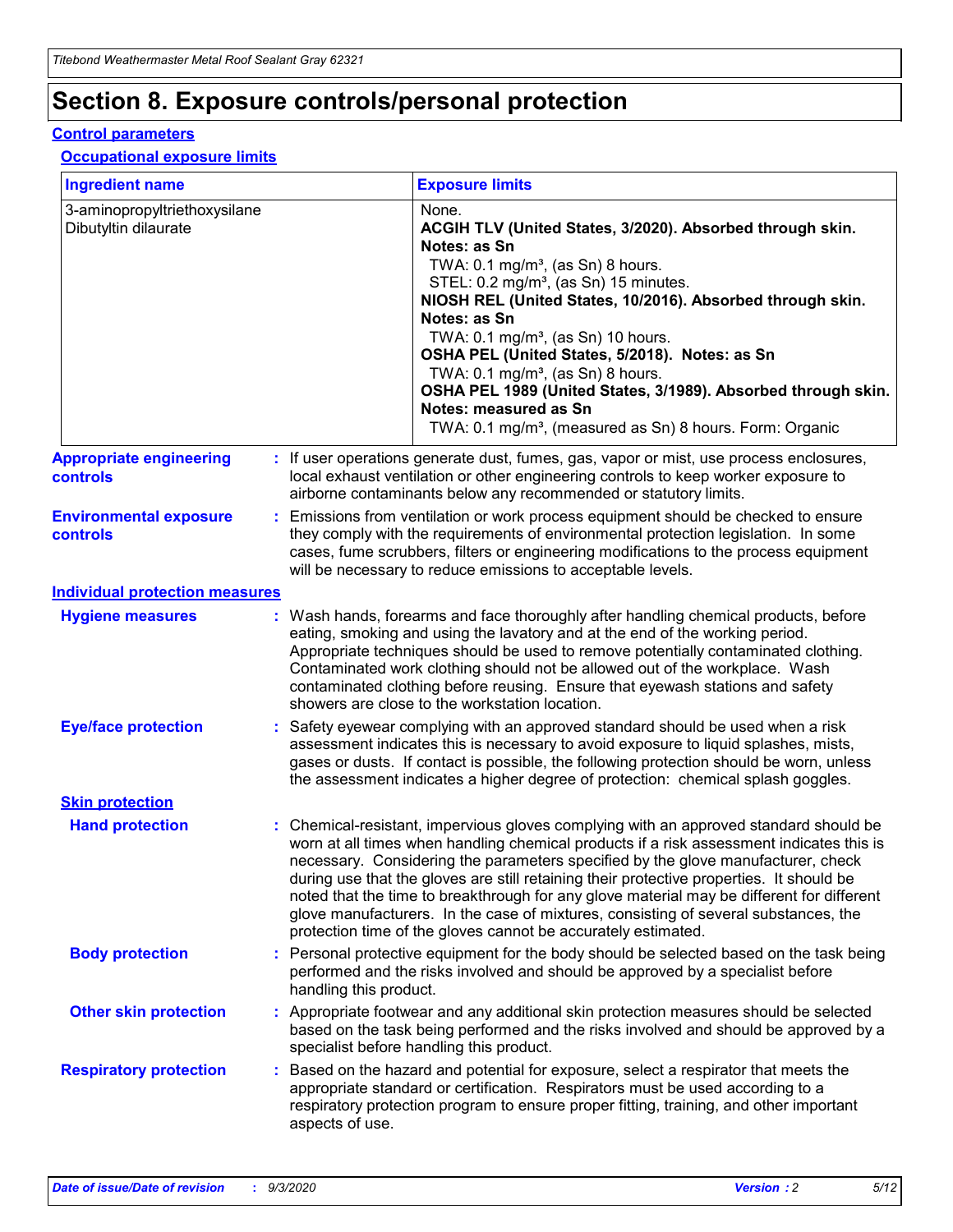### **Section 9. Physical and chemical properties**

#### **Appearance**

| <b>Physical state</b>                             |    | : Liquid. [Paste.]                                              |
|---------------------------------------------------|----|-----------------------------------------------------------------|
| <b>Color</b>                                      |    | Gray.                                                           |
| Odor                                              |    | Characteristic.                                                 |
| <b>Odor threshold</b>                             |    | Not available.                                                  |
| рH                                                |    | Not applicable.                                                 |
| <b>Melting point</b>                              |    | Not available.                                                  |
| <b>Boiling point</b>                              |    | : $>200^{\circ}$ C ( $>392^{\circ}$ F)                          |
| <b>Flash point</b>                                |    | Closed cup: >200°C (>392°F) [Setaflash.]                        |
| <b>Evaporation rate</b>                           |    | $:$ >1 (butyl acetate = 1)                                      |
| <b>Flammability (solid, gas)</b>                  |    | : Not available.                                                |
| Lower and upper explosive<br>(flammable) limits   |    | : Not available.                                                |
| <b>VOC (less water, less</b><br>exempt solvents)  |    | : 0 g/l                                                         |
| <b>Volatility</b>                                 |    | $: 0\%$ (w/w)                                                   |
| <b>Vapor density</b>                              |    | Not available.                                                  |
| <b>Relative density</b>                           | t. | $\sqrt{1/432}$                                                  |
| <b>Solubility</b>                                 |    | Insoluble in the following materials: cold water and hot water. |
| <b>Solubility in water</b>                        |    | Not available.                                                  |
| <b>Partition coefficient: n-</b><br>octanol/water |    | : Not available.                                                |
| <b>Auto-ignition temperature</b>                  |    | : Not available.                                                |
| <b>Decomposition temperature</b>                  |    | : Not available.                                                |
| <b>Viscosity</b>                                  |    | $:$ Not available.                                              |

### **Section 10. Stability and reactivity**

| <b>Reactivity</b>                            |    | : No specific test data related to reactivity available for this product or its ingredients.            |
|----------------------------------------------|----|---------------------------------------------------------------------------------------------------------|
| <b>Chemical stability</b>                    |    | : The product is stable.                                                                                |
| <b>Possibility of hazardous</b><br>reactions |    | : Under normal conditions of storage and use, hazardous reactions will not occur.                       |
| <b>Conditions to avoid</b>                   |    | : No specific data.                                                                                     |
| <b>Incompatible materials</b>                | ٠. | No specific data.                                                                                       |
| <b>Hazardous decomposition</b><br>products   | ÷. | Under normal conditions of storage and use, hazardous decomposition products should<br>not be produced. |

# **Section 11. Toxicological information**

### **Information on toxicological effects**

#### **Acute toxicity**

| <b>Product/ingredient name</b> | <b>Result</b>           | <b>Species</b> | <b>Dose</b>                | <b>Exposure</b> |
|--------------------------------|-------------------------|----------------|----------------------------|-----------------|
| 3-aminopropyltriethoxysilane   | <b>ILD50 Dermal</b>     | Rabbit         | 4.29 g/kg                  |                 |
| Dibutyltin dilaurate           | ILD50 Oral<br>LD50 Oral | Rat<br>Rat     | $1.57$ g/kg<br>175 $mg/kg$ |                 |
|                                |                         |                |                            |                 |

**Irritation/Corrosion**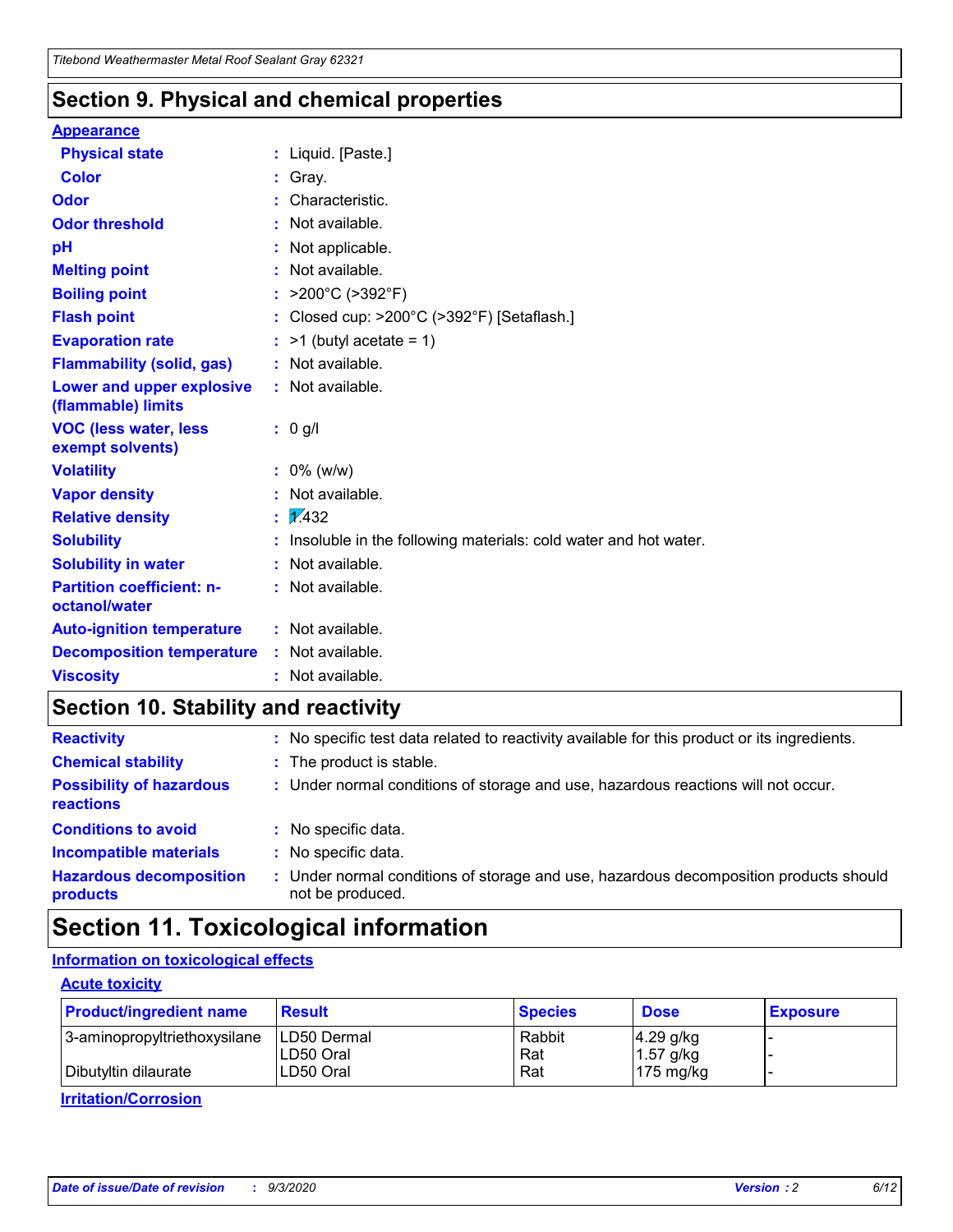# **Section 11. Toxicological information**

| <b>Product/ingredient name</b> | <b>Result</b>            | <b>Species</b> | <b>Score</b> | <b>Exposure</b>    | <b>Observation</b> |
|--------------------------------|--------------------------|----------------|--------------|--------------------|--------------------|
| 3-aminopropyltriethoxysilane   | Eyes - Mild irritant     | Rabbit         |              | $100$ mg           |                    |
|                                | Eyes - Severe irritant   | Rabbit         |              | 24 hours 750       |                    |
|                                |                          |                |              | ug                 |                    |
|                                | Skin - Severe irritant   | Rabbit         |              | 24 hours 5         | -                  |
| Dibutyltin dilaurate           | Eyes - Moderate irritant | Rabbit         |              | mg<br>24 hours 100 |                    |
|                                |                          |                |              | mg                 |                    |
|                                | Skin - Severe irritant   | Rabbit         |              | 500 mg             | -                  |

#### **Sensitization**

Not available.

#### **Mutagenicity**

Not available.

#### **Carcinogenicity**

Not available.

#### **Reproductive toxicity**

Not available.

#### **Teratogenicity**

Not available.

#### **Specific target organ toxicity (single exposure)**

Not available.

#### **Specific target organ toxicity (repeated exposure)**

| <b>Name</b>                                                                         |                                                                            | <b>Category</b>                                     | <b>Route of</b><br>exposure | <b>Target organs</b> |  |  |
|-------------------------------------------------------------------------------------|----------------------------------------------------------------------------|-----------------------------------------------------|-----------------------------|----------------------|--|--|
| Dibutyltin dilaurate                                                                |                                                                            | Category 1                                          |                             | respiratory system   |  |  |
| <b>Aspiration hazard</b><br>Not available.                                          |                                                                            |                                                     |                             |                      |  |  |
| <b>Information on the likely</b><br>routes of exposure                              | : Not available.                                                           |                                                     |                             |                      |  |  |
| <b>Potential acute health effects</b>                                               |                                                                            |                                                     |                             |                      |  |  |
| <b>Eye contact</b>                                                                  | : May cause eye irritation.                                                |                                                     |                             |                      |  |  |
| <b>Inhalation</b>                                                                   |                                                                            | : No known significant effects or critical hazards. |                             |                      |  |  |
| <b>Skin contact</b>                                                                 |                                                                            | : May cause skin irritation.                        |                             |                      |  |  |
| <b>Ingestion</b>                                                                    |                                                                            | : No known significant effects or critical hazards. |                             |                      |  |  |
| <b>Symptoms related to the physical, chemical and toxicological characteristics</b> |                                                                            |                                                     |                             |                      |  |  |
| <b>Eye contact</b>                                                                  | irritation<br>watering<br>redness                                          | : Adverse symptoms may include the following:       |                             |                      |  |  |
| <b>Inhalation</b>                                                                   | reduced fetal weight<br>increase in fetal deaths<br>skeletal malformations | : Adverse symptoms may include the following:       |                             |                      |  |  |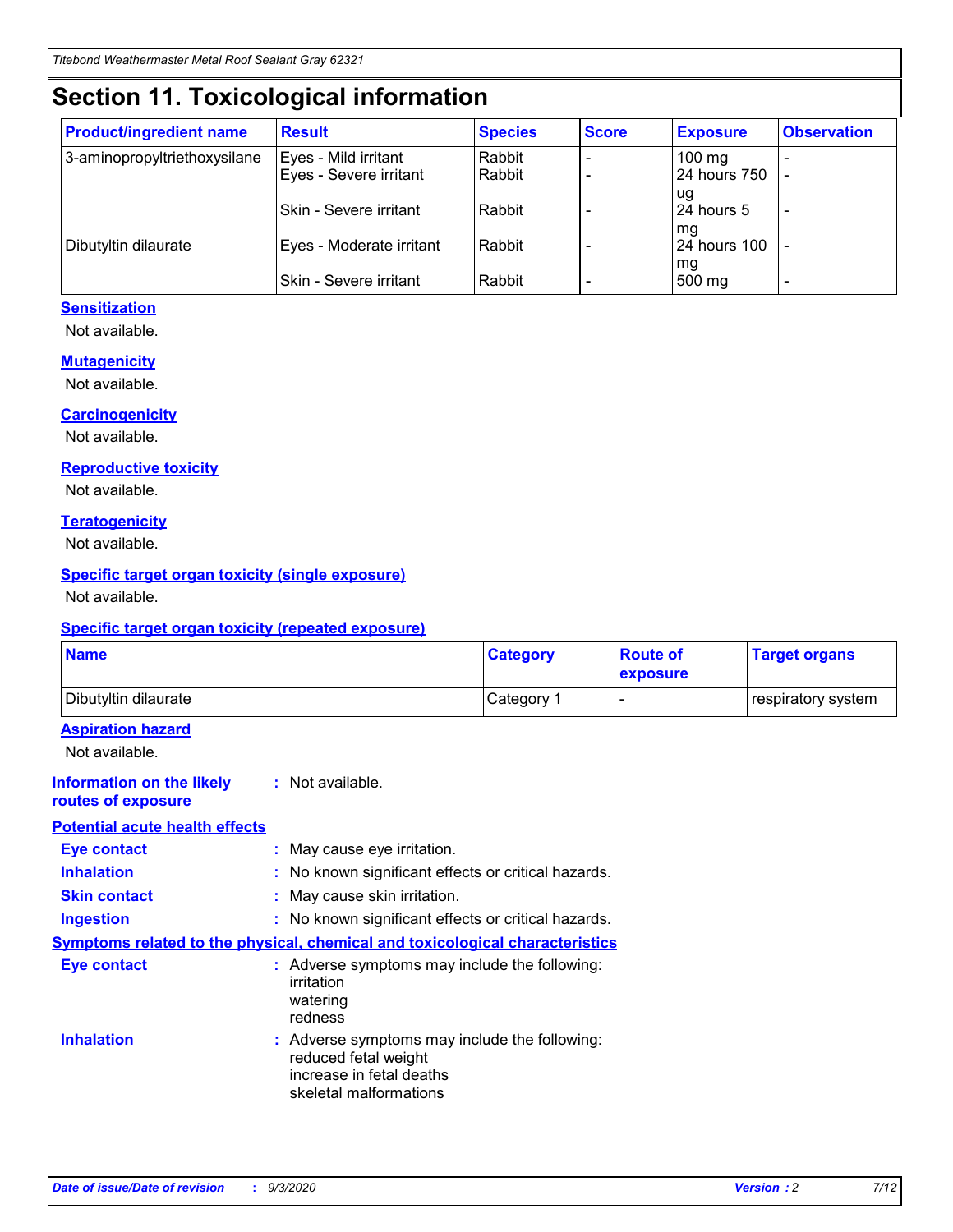*Titebond Weathermaster Metal Roof Sealant Gray 62321*

# **Section 11. Toxicological information**

| <b>Skin contact</b>                     | : Adverse symptoms may include the following:<br>irritation                                                                 |  |  |  |
|-----------------------------------------|-----------------------------------------------------------------------------------------------------------------------------|--|--|--|
|                                         | redness                                                                                                                     |  |  |  |
|                                         | reduced fetal weight<br>increase in fetal deaths                                                                            |  |  |  |
|                                         | skeletal malformations                                                                                                      |  |  |  |
| <b>Ingestion</b>                        | : Adverse symptoms may include the following:<br>reduced fetal weight<br>increase in fetal deaths<br>skeletal malformations |  |  |  |
|                                         | Delayed and immediate effects and also chronic effects from short and long term exposure                                    |  |  |  |
| <b>Short term exposure</b>              |                                                                                                                             |  |  |  |
| <b>Potential immediate</b><br>effects   | : Not available.                                                                                                            |  |  |  |
| <b>Potential delayed effects</b>        | : Not available.                                                                                                            |  |  |  |
| <b>Long term exposure</b>               |                                                                                                                             |  |  |  |
| <b>Potential immediate</b><br>effects   | : Not available.                                                                                                            |  |  |  |
| <b>Potential delayed effects</b>        | : Not available.                                                                                                            |  |  |  |
| <b>Potential chronic health effects</b> |                                                                                                                             |  |  |  |
| Not available.                          |                                                                                                                             |  |  |  |
| <b>General</b>                          | Once sensitized, a severe allergic reaction may occur when subsequently exposed to<br>very low levels.                      |  |  |  |
| <b>Carcinogenicity</b>                  | : No known significant effects or critical hazards.                                                                         |  |  |  |
| <b>Mutagenicity</b>                     | : No known significant effects or critical hazards.                                                                         |  |  |  |
| <b>Teratogenicity</b>                   | May damage the unborn child.                                                                                                |  |  |  |
| <b>Developmental effects</b>            | : No known significant effects or critical hazards.                                                                         |  |  |  |
| <b>Fertility effects</b>                | May damage fertility.                                                                                                       |  |  |  |
| <b>Numerical measures of toxicity</b>   |                                                                                                                             |  |  |  |
| <b>Acute toxicity estimates</b>         |                                                                                                                             |  |  |  |
| الملحلة والمستحيط والمسالم              |                                                                                                                             |  |  |  |

Not available.

# **Section 12. Ecological information**

#### **Toxicity**

| <b>Product/ingredient name</b> | <b>Result</b>                                       | <b>Species</b>               | <b>Exposure</b>       |
|--------------------------------|-----------------------------------------------------|------------------------------|-----------------------|
| Dibutyltin dilaurate           | $ CC50>3$ mg/l<br>Chronic EC10 > 2 mg/l Fresh water | Algae<br>Algae - Desmodesmus | 72 hours<br>196 hours |
|                                |                                                     | <b>I</b> subspicatus         |                       |

#### **Persistence and degradability**

| <b>Product/ingredient name</b> | <b>Test</b>                                                                    | <b>Result</b>  |                   | <b>Dose</b> | <b>Inoculum</b>         |
|--------------------------------|--------------------------------------------------------------------------------|----------------|-------------------|-------------|-------------------------|
| Dibutyltin dilaurate           | OECD 301F<br>Ready<br>Biodegradability -<br>Manometric<br>Respirometry<br>Test | 23 % - 28 days |                   |             |                         |
| <b>Product/ingredient name</b> | <b>Aquatic half-life</b>                                                       |                | <b>Photolysis</b> |             | <b>Biodegradability</b> |
| Dibutyltin dilaurate           |                                                                                |                |                   |             | <b>Inherent</b>         |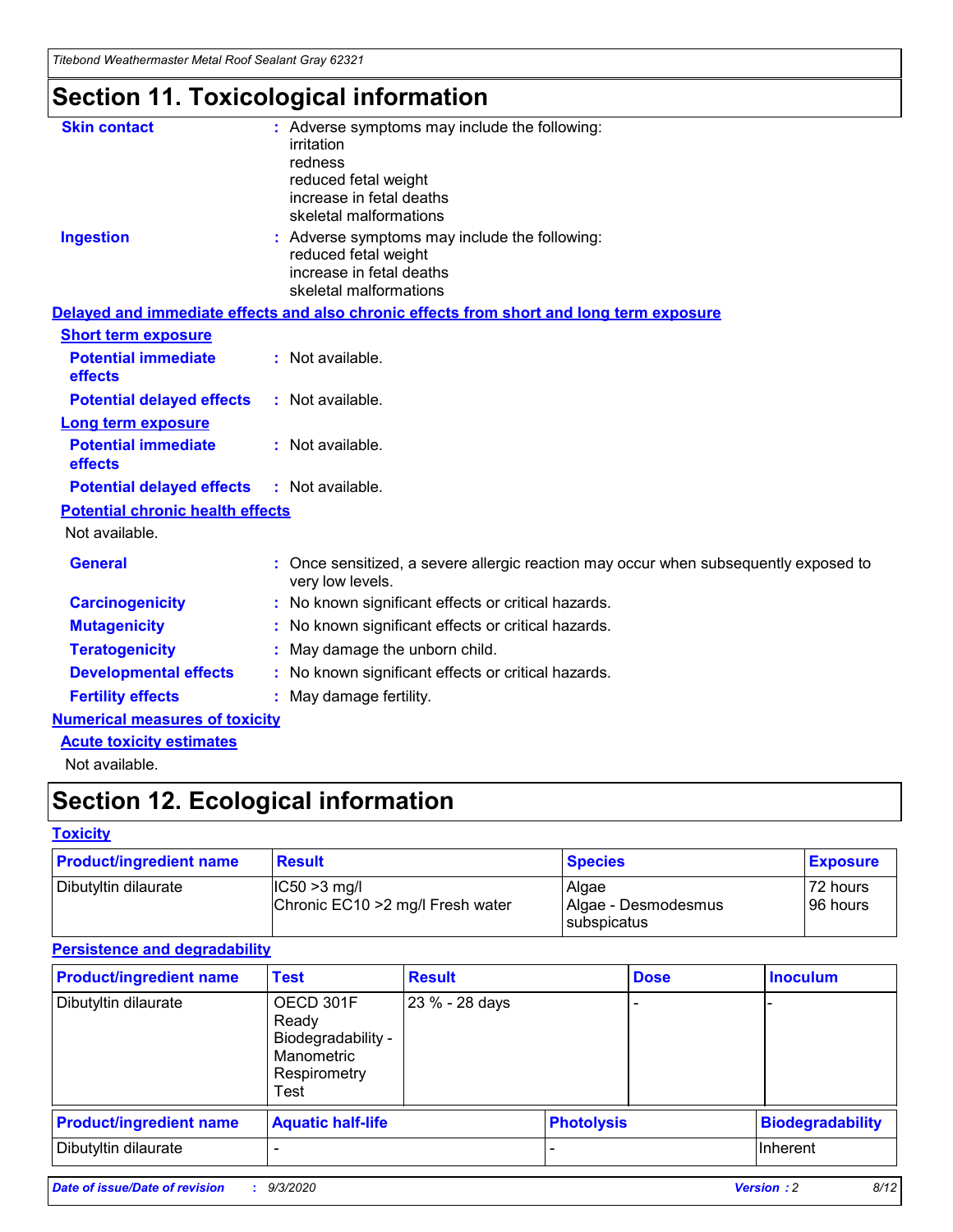# **Section 12. Ecological information**

#### **Bioaccumulative potential**

| <b>Product/ingredient name</b> | $\mathsf{LogP}_\mathsf{ow}$ | <b>BCF</b> | <b>Potential</b> |
|--------------------------------|-----------------------------|------------|------------------|
| 3-aminopropyltriethoxysilane   | 1.7                         | 3.4        | low              |
| Dibutyltin dilaurate           | 4.44                        | 2.91       | low              |

#### **Mobility in soil**

| IVIUWIIILY III JUII                                           |                                                     |
|---------------------------------------------------------------|-----------------------------------------------------|
| <b>Soil/water partition</b><br>coefficient (K <sub>oc</sub> ) | : Not available.                                    |
| <b>Other adverse effects</b>                                  | : No known significant effects or critical hazards. |

### **Section 13. Disposal considerations**

**Disposal methods :**

The generation of waste should be avoided or minimized wherever possible. Disposal of this product, solutions and any by-products should at all times comply with the requirements of environmental protection and waste disposal legislation and any regional local authority requirements. Dispose of surplus and non-recyclable products via a licensed waste disposal contractor. Waste should not be disposed of untreated to the sewer unless fully compliant with the requirements of all authorities with jurisdiction. Waste packaging should be recycled. Incineration or landfill should only be considered when recycling is not feasible. This material and its container must be disposed of in a safe way. Care should be taken when handling emptied containers that have not been cleaned or rinsed out. Empty containers or liners may retain some product residues. Avoid dispersal of spilled material and runoff and contact with soil, waterways, drains and sewers.

### **Section 14. Transport information**

|                                      | <b>DOT</b><br><b>Classification</b> | <b>TDG</b><br><b>Classification</b> | <b>Mexico</b><br><b>Classification</b> | <b>ADR/RID</b>           | <b>IMDG</b>              | <b>IATA</b>    |
|--------------------------------------|-------------------------------------|-------------------------------------|----------------------------------------|--------------------------|--------------------------|----------------|
| <b>UN number</b>                     | Not regulated.                      | Not regulated.                      | Not regulated.                         | Not regulated.           | Not regulated.           | Not regulated. |
| <b>UN proper</b><br>shipping name    |                                     |                                     |                                        |                          |                          |                |
| <b>Transport</b><br>hazard class(es) | $\blacksquare$                      | $\overline{\phantom{0}}$            | $\overline{\phantom{a}}$               | $\overline{\phantom{0}}$ | $\overline{\phantom{a}}$ | $\blacksquare$ |
| <b>Packing group</b>                 |                                     |                                     |                                        |                          |                          | -              |
| <b>Environmental</b><br>hazards      | No.                                 | No.                                 | No.                                    | No.                      | No.                      | No.            |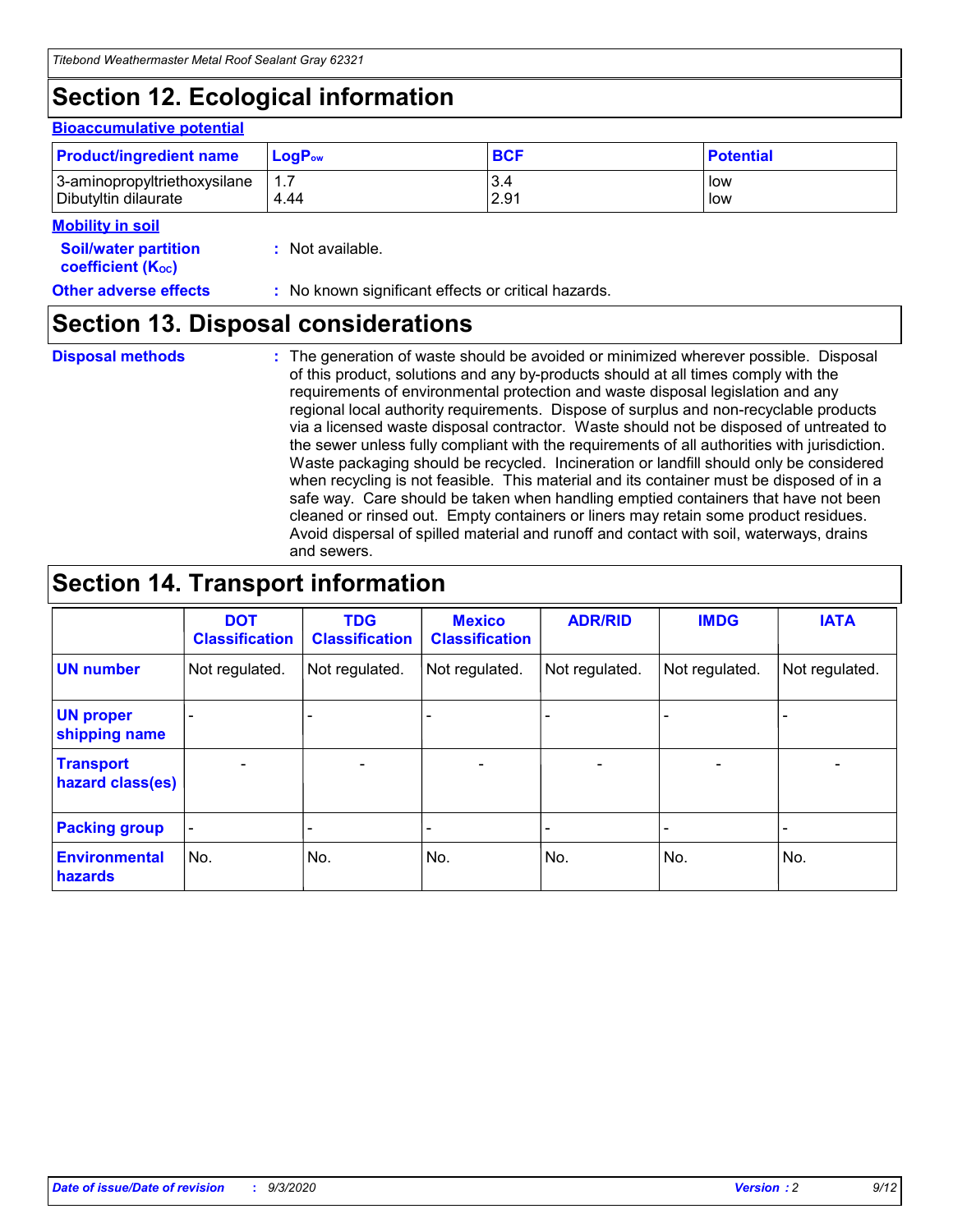### **Section 15. Regulatory information**

#### **U.S. Federal regulations**

#### **SARA 302/304**

#### **Composition/information on ingredients**

No products were found.

| SARA 304 RQ | Not applicable. |
|-------------|-----------------|
|-------------|-----------------|

#### **SARA 311/312**

#### **Classification :** EYE IRRITATION - Category 2B SKIN SENSITIZATION - Category 1 TOXIC TO REPRODUCTION - Category 1B HNOC - Product generates methanol during cure.

#### **Composition/information on ingredients**

| <b>Name</b>                  | $\frac{9}{6}$ | <b>Classification</b>                                                                                                                                                                                                                                                                                      |
|------------------------------|---------------|------------------------------------------------------------------------------------------------------------------------------------------------------------------------------------------------------------------------------------------------------------------------------------------------------------|
| 3-aminopropyltriethoxysilane | $\leq$ 3      | <b>FLAMMABLE LIQUIDS - Category 4</b><br><b>ACUTE TOXICITY (oral) - Category 4</b><br><b>SKIN IRRITATION - Category 2</b><br>EYE IRRITATION - Category 2A                                                                                                                                                  |
| Dibutyltin dilaurate         | ≤0.3          | <b>ACUTE TOXICITY (oral) - Category 3</b><br>SKIN CORROSION - Category 1C<br>SERIOUS EYE DAMAGE - Category 1<br>SKIN SENSITIZATION - Category 1<br><b>GERM CELL MUTAGENICITY - Category 2</b><br>TOXIC TO REPRODUCTION - Category 1B<br>SPECIFIC TARGET ORGAN TOXICITY (REPEATED<br>EXPOSURE) - Category 1 |

#### **State regulations**

**Massachusetts :**

: None of the components are listed.

**New York :** None of the components are listed. **New Jersey :** None of the components are listed.

**Pennsylvania :** None of the components are listed.

#### **California Prop. 65**

WARNING: This product can expose you to methanol, which is known to the State of California to cause birth defects or other reproductive harm. For more information go to www.P65Warnings.ca.gov.

| Ingredient name | No significant risk Maximum<br>level | acceptable dosage<br><b>level</b> |
|-----------------|--------------------------------------|-----------------------------------|
| I methanol      |                                      | Yes.                              |

#### **International regulations**

**Chemical Weapon Convention List Schedules I, II & III Chemicals** Not listed.

#### **Montreal Protocol**

Not listed.

**Stockholm Convention on Persistent Organic Pollutants**

Not listed.

#### **UNECE Aarhus Protocol on POPs and Heavy Metals** Not listed.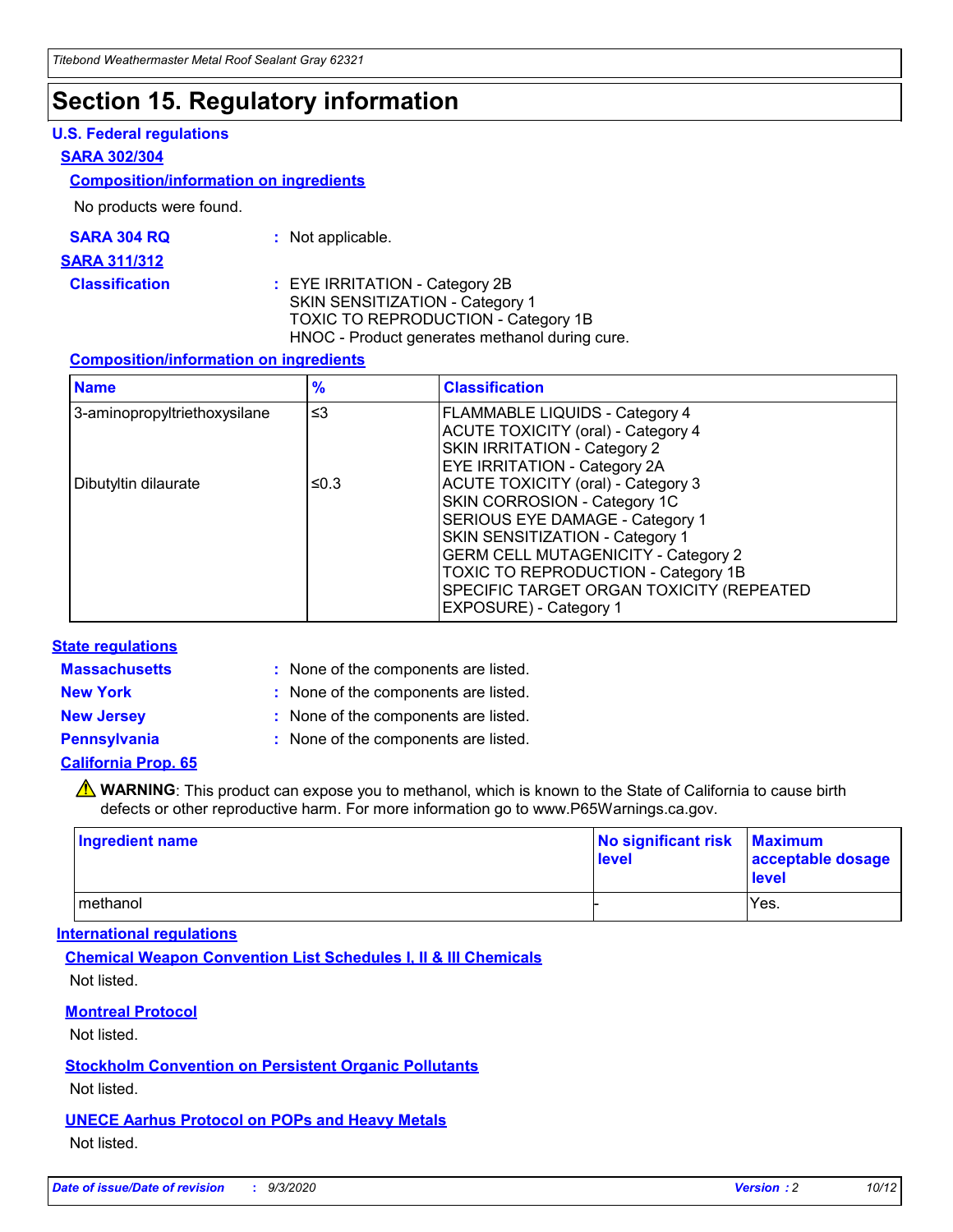# **Section 15. Regulatory information**

#### **Inventory list**

- 
- **China :** Not determined.

**United States TSCA 8(b) inventory**

**:** All components are active or exempted.

# **Section 16. Other information**





**Caution: HMIS® ratings are based on a 0-4 rating scale, with 0 representing minimal hazards or risks, and 4 representing significant hazards or risks. Although HMIS® ratings and the associated label are not required on SDSs or products leaving a facility under 29 CFR 1910.1200, the preparer may choose to provide them. HMIS® ratings are to be used with a fully implemented HMIS® program. HMIS® is a registered trademark and service mark of the American Coatings Association, Inc.**

**The customer is responsible for determining the PPE code for this material. For more information on HMIS® Personal Protective Equipment (PPE) codes, consult the HMIS® Implementation Manual.**

**National Fire Protection Association (U.S.A.)**



**Reprinted with permission from NFPA 704-2001, Identification of the Hazards of Materials for Emergency Response Copyright ©1997, National Fire Protection Association, Quincy, MA 02269. This reprinted material is not the complete and official position of the National Fire Protection Association, on the referenced subject which is represented only by the standard in its entirety.**

**Copyright ©2001, National Fire Protection Association, Quincy, MA 02269. This warning system is intended to be interpreted and applied only by properly trained individuals to identify fire, health and reactivity hazards of chemicals. The user is referred to certain limited number of chemicals with recommended classifications in NFPA 49 and NFPA 325, which would be used as a guideline only. Whether the chemicals are classified by NFPA or not, anyone using the 704 systems to classify chemicals does so at their own risk.**

#### **Procedure used to derive the classification**

| <b>Classification</b>                                                                                         | <b>Justification</b>                                  |
|---------------------------------------------------------------------------------------------------------------|-------------------------------------------------------|
| <b>EYE IRRITATION - Category 2B</b><br>SKIN SENSITIZATION - Category 1<br>TOXIC TO REPRODUCTION - Category 1B | Expert judgment<br>Expert judgment<br>Expert judgment |
| <b>History</b>                                                                                                |                                                       |

| .                                 |             |
|-----------------------------------|-------------|
| <b>Date of printing</b>           | : 4/22/2022 |
| Date of issue/Date of<br>revision | : 9/3/2020  |
| Date of previous issue            | : 9/3/2020  |
| <b>Version</b>                    | $\cdot$ 2   |
|                                   |             |